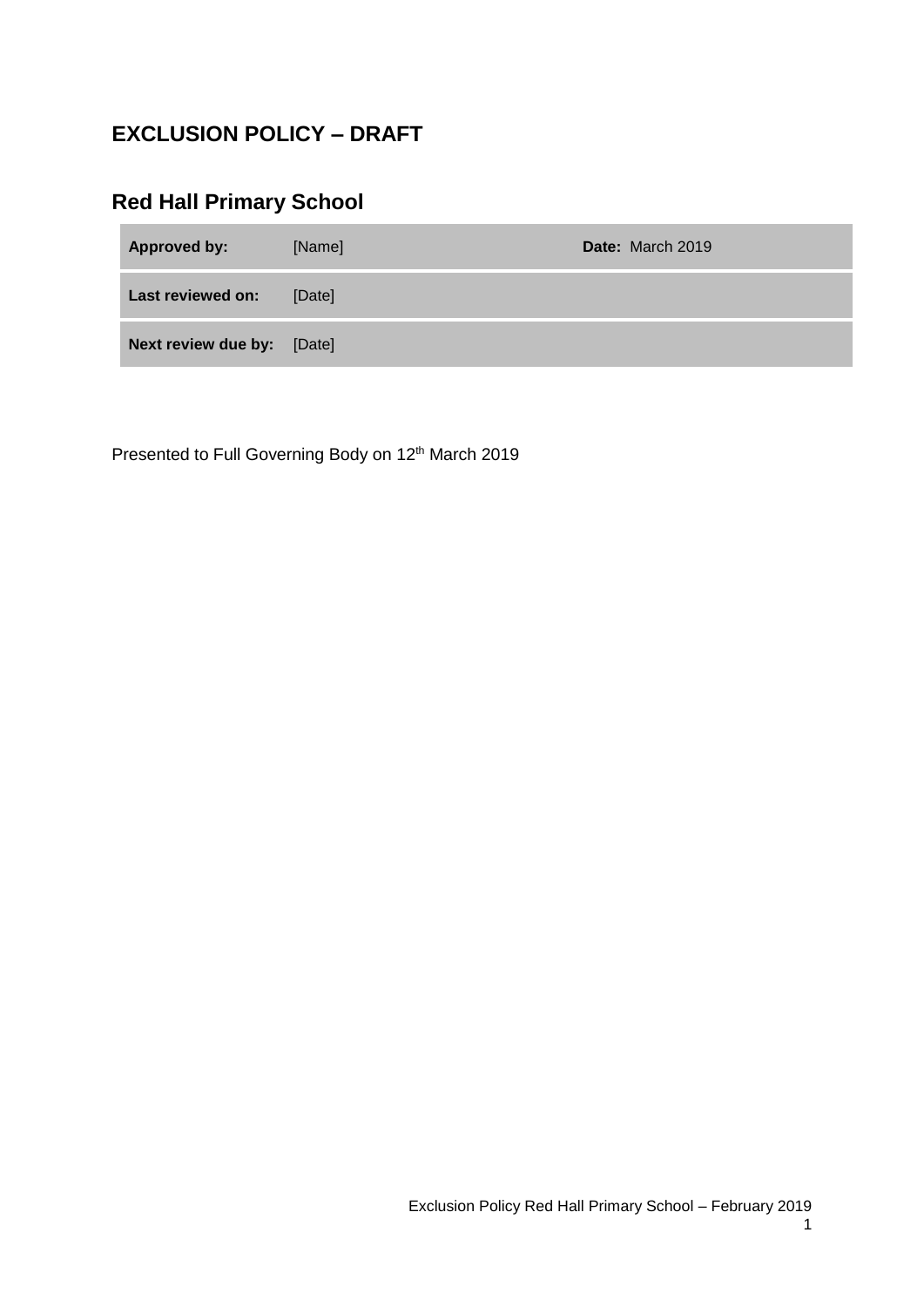# **Contents**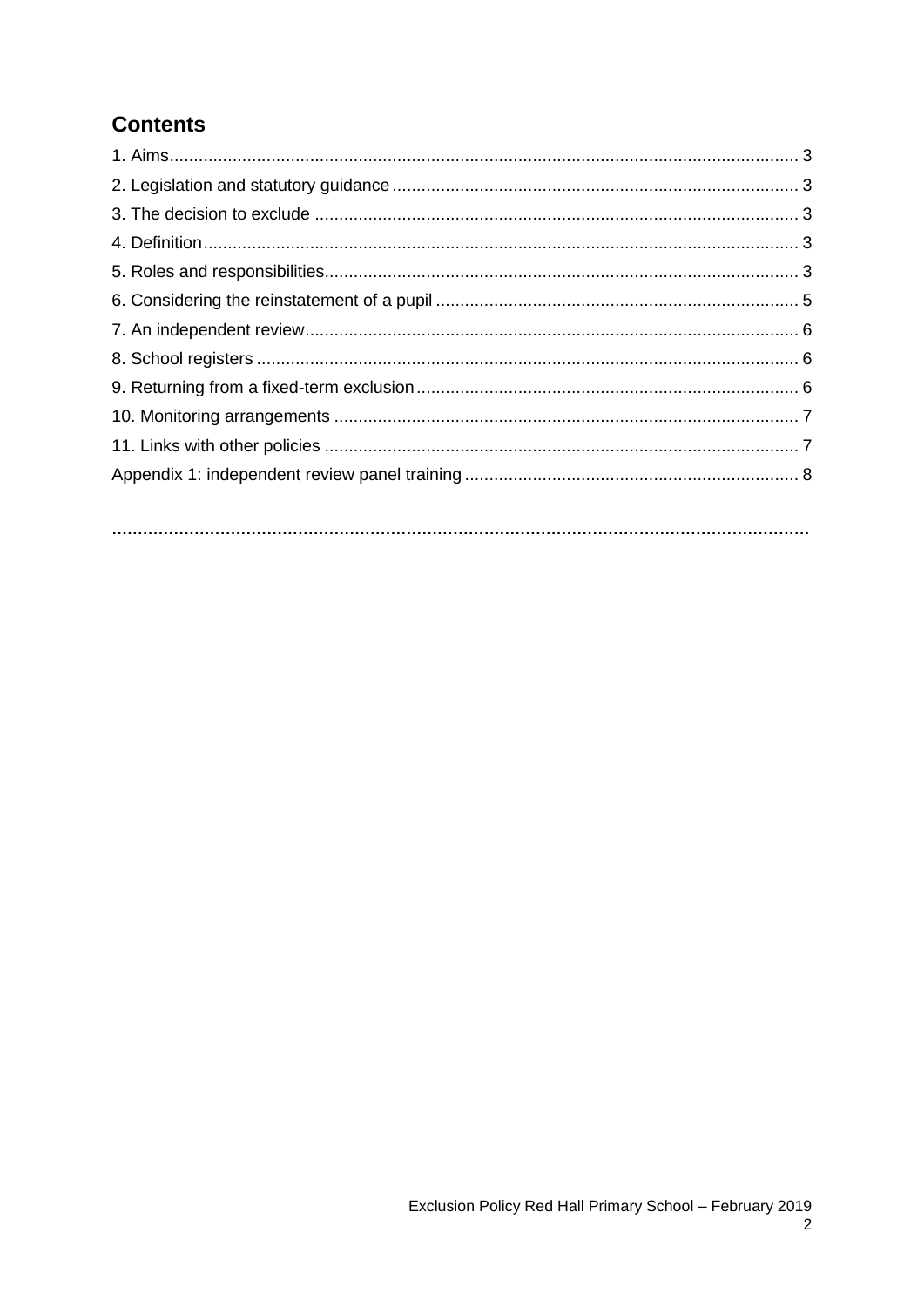## **1. Aims**

Our school aims to ensure that:

- The exclusions process is applied fairly and consistently
- The exclusions process is understood by governors, staff, parents and pupils
- Pupils in school are safe and happy
- Pupils do not become NEET (not in education, employment or training)

## **2. Legislation and statutory guidance**

This policy is based on statutory guidance from the Department for Education: **Exclusion from** [maintained schools, academies and pupil referral units \(PRUs\) in England.](https://www.gov.uk/government/publications/school-exclusion)

It is based on the following legislation, which outline schools' powers to exclude pupils:

- Section 52 of the [Education Act 2002,](http://www.legislation.gov.uk/ukpga/2002/32/section/52) as amended by the [Education Act 2011](http://www.legislation.gov.uk/ukpga/2011/21/contents/enacted)
- [The School Discipline \(Pupil Exclusions and Reviews\) \(England\) Regulations 2012](http://www.legislation.gov.uk/uksi/2012/1033/made)
- Sections 64-68 of the [School Standards and Framework Act 1998](http://www.legislation.gov.uk/ukpga/1998/31)

In addition, the policy is based on:

- Part 7, chapter 2 of the [Education and Inspections Act 2006,](http://www.legislation.gov.uk/ukpga/2006/40/part/7/chapter/2) which looks at parental responsibility for excluded pupils
- Section 579 of the [Education Act 1996,](http://www.legislation.gov.uk/ukpga/1996/56/section/579) which defines 'school day'
- The [Education \(Provision of Full-Time Education for Excluded Pupils\) \(England\) Regulations](http://www.legislation.gov.uk/uksi/2007/1870/contents/made)  [2007,](http://www.legislation.gov.uk/uksi/2007/1870/contents/made) as amended by [The Education \(Provision of Full-Time Education for Excluded Pupils\)](http://www.legislation.gov.uk/uksi/2014/3216/contents/made)  [\(England\) \(Amendment\) Regulations 2014](http://www.legislation.gov.uk/uksi/2014/3216/contents/made)

## **3. The decision to exclude**

Only the headteacher, or acting headteacher, can exclude a pupil from school. A permanent exclusion will be taken as a last resort.

A decision to exclude a pupil will be taken only:

- In response to serious or persistent breaches of the school's behaviour policy, **and**
- If allowing the pupil to remain in school would seriously harm the education or welfare of others

Before deciding whether to exclude a pupil, either permanently or for a fixed period, the headteacher will:

- Consider all the relevant facts and evidence, including whether the incident(s) leading to the exclusion were provoked
- Allow the pupil to give their version of events
- Consider if the pupil has special educational needs (SEN)

### **4. Definition**

For the purposes of exclusions, school day is defined as any day on which there is a school session. Therefore, INSET or staff training days do not count as a school day.

### **5. Roles and responsibilities**

#### **5.1 The headteacher**

#### **Informing parents**

The headteacher will immediately provide the following information, in writing, to the parents of an excluded pupil: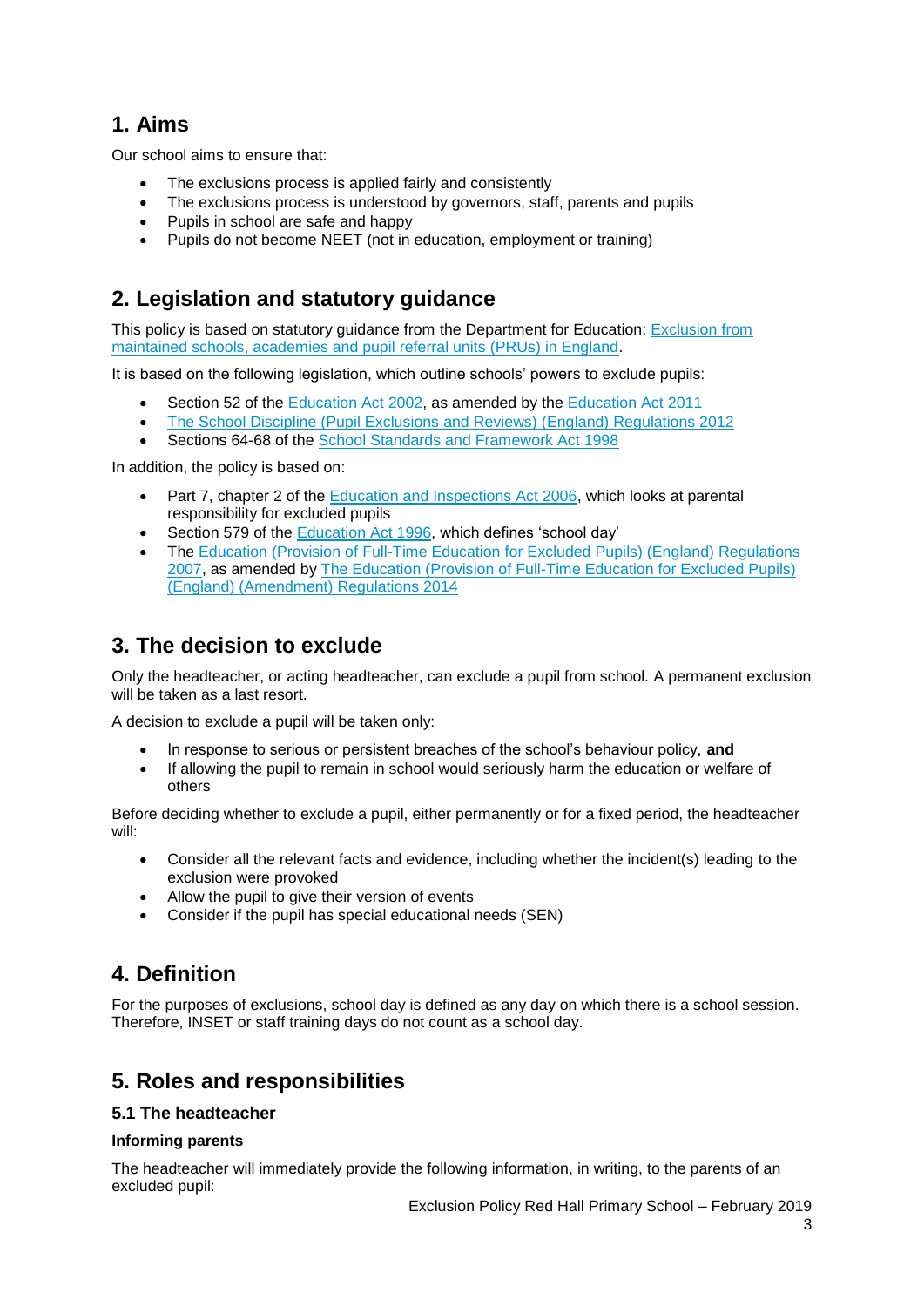- The reason(s) for the exclusion
- The length of a fixed-term exclusion or, for a permanent exclusion, the fact that it is permanent
- Information about parents' right to make representations about the exclusion to the governing board and how the pupil may be involved in this
- Where there is a legal requirement for the governing board to meet to consider the reinstatement of a pupil, and that parents have a right to attend a meeting, be represented at a meeting (at their own expense) and to bring a friend

The headteacher will also notify parents by the end of the afternoon session on the day their child is excluded that for the first 5 school days of an exclusion, or until the start date of any alternative provision where this is earlier, parents are legally required to ensure that their child is not present in a public place during school hours without a good reason. Parents may be given a fixed penalty notice or prosecuted if they fail to do this.

If alternative provision is being arranged, the following information will be included when notifying parents of an exclusion:

- The start date for any provision of full-time education that has been arranged
- The start and finish times of any such provision, including the times for morning and afternoon sessions, where relevant
- The address at which the provision will take place
- Any information required by the pupil to identify the person they should report to on the first day

Where this information on alternative provision is not reasonably ascertainable by the end of the afternoon session, it may be provided in a subsequent notice, but it will be provided no later than 48 hours before the provision is due to start. The only exception to this is where alternative provision is to be provided before the sixth day of an exclusion, in which case the information can be provided with less than 48 hours' notice with parents' consent.

#### **Informing the governing board and local authority**

The headteacher will immediately notify the governing board and the local authority (LA) of:

- A permanent exclusion, including when a fixed-period exclusion is made permanent
- Exclusions which would result in the pupil being excluded for more than 5 school days (or more than 10 lunchtimes) in a term
- Exclusions which would result in the pupil missing a public examination

For a permanent exclusion, if the pupil lives outside the LA in which the school is located, the headteacher will also immediately inform the pupil's 'home authority' of the exclusion and the reason(s) for it without delay.

For all other exclusions, the headteacher will notify the governing board and LA once a term.

#### **5.2 The governing board**

Responsibilities regarding exclusions is delegated to Pupil Disciplinary Committee consisting of at least 3 governors.

The Pupil Disciplinary Committee has a duty to consider the reinstatement of an excluded pupil (see section 6).

The governing board has a duty to consider the reinstatement of an excluded pupil (see section 6)

Within 14 days of receipt of a request, the governing board will provide the secretary of state and the LA with information about any exclusions in the last 12 months.

For a fixed-period exclusion of more than 5 school days, the governing board will arrange suitable fulltime education for the pupil. This provision will begin no later than the sixth day of the exclusion.

#### **5.3 The LA**

For permanent exclusions, the LA is responsible for arranging suitable full-time education to begin no later than the sixth day of the exclusion.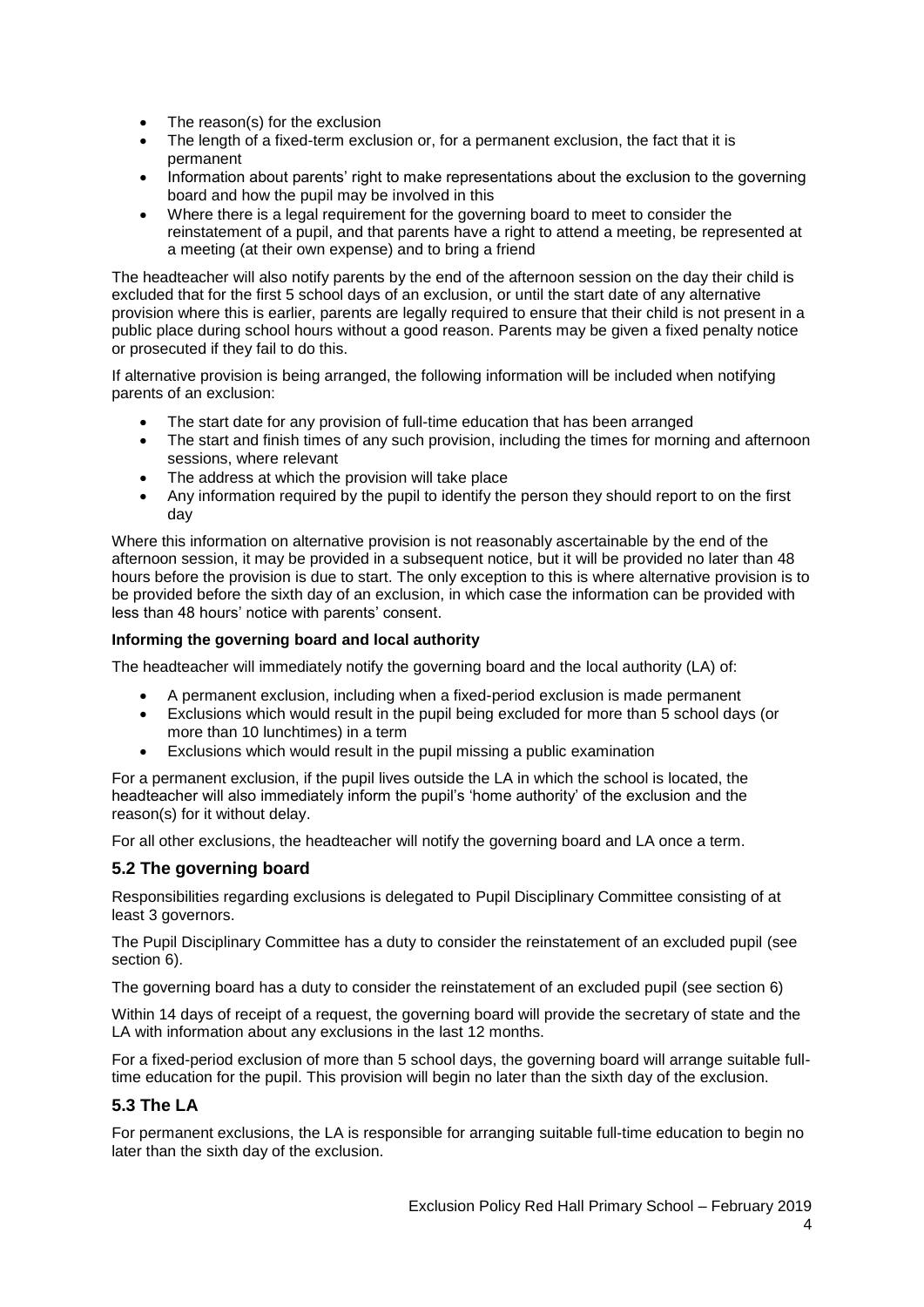## **6. Considering the reinstatement of a pupil**

The Pupil Disciplinary Committee will consider the reinstatement of an excluded pupil within 15 school days of receiving the notice of the exclusion if:

- The exclusion is permanent
- It is a fixed-term exclusion which would bring the pupil's total number of school days of exclusion to more than 15 in a term
- It would result in a pupil missing a public examination

If requested to do so by parents, Pupil Disciplinary Committee will consider the reinstatement of an excluded pupil within 50 school days of receiving notice of the exclusion if the pupil would be excluded from school for more than 5 school days, but less than 15, in a single term.

Where an exclusion would result in a pupil missing a public examination, the Governing Body will consider the reinstatement of the pupil before the date of the examination. If this is not practicable, the chair of the governing board (or the vice-chair where the chair is unable to make this consideration) will consider the exclusion independently and decide whether or not to reinstate the pupil.

The Pupil Disciplinary Committee can either:

- Decline to reinstate the pupil, or
- Direct the reinstatement of the pupil immediately, or on a particular date

In reaching a decision the Governing Body will consider whether the exclusion was lawful, reasonable and procedurally fair and whether the headteacher followed their legal duties. They will decide whether or not a fact is true 'on the balance of probabilities', which differs from the criminal standard of 'beyond reasonable doubt', as well as any evidence that was presented in relation to the decision to exclude.

Minutes will be taken of the meeting, and a record of evidence considered kept. The outcome will also be recorded on the pupil's educational record.

The Pupil Disciplinary Committee will notify, in writing, the headteacher, parents and the LA of its decision, along with reasons for its decision, without delay.

Where an exclusion is permanent, the Pupil Disciplinary Committee decision will also include the following:

- The fact that it is permanent
- Notice of parents' right to ask for the decision to be reviewed by an independent review panel, and:
	- $\circ$  The date by which an application for an independent review must be made
	- $\circ$  The name and address to whom an application for a review should be submitted
	- $\circ$  That any application should set out the grounds on which it is being made and that, where appropriate, reference to how the pupil's SEN are considered to be relevant to the exclusion
	- $\circ$  That, regardless of whether the excluded pupil has recognised SEN, parents have a right to require the LA to appoint an SEN expert to attend the review
	- $\circ$  Details of the role of the SEN expert and that there would be no cost to parents for this appointment
	- $\circ$  That parents must make clear if they wish for an SEN expert to be appointed in any application for a review
	- o That parents may, at their own expense, appoint someone to make written and/or oral representations to the panel, and parents may also bring a friend to the review
- That if parents believe that the exclusion has occurred as a result of discrimination, they may make a claim under the Equality Act 2010 to the first-tier tribunal (special educational needs and disability), in the case of disability discrimination, or the county court, in the case of other forms of discrimination. A claim of discrimination made under these routes should be lodged within 6 months of the date on which the discrimination is alleged to have taken place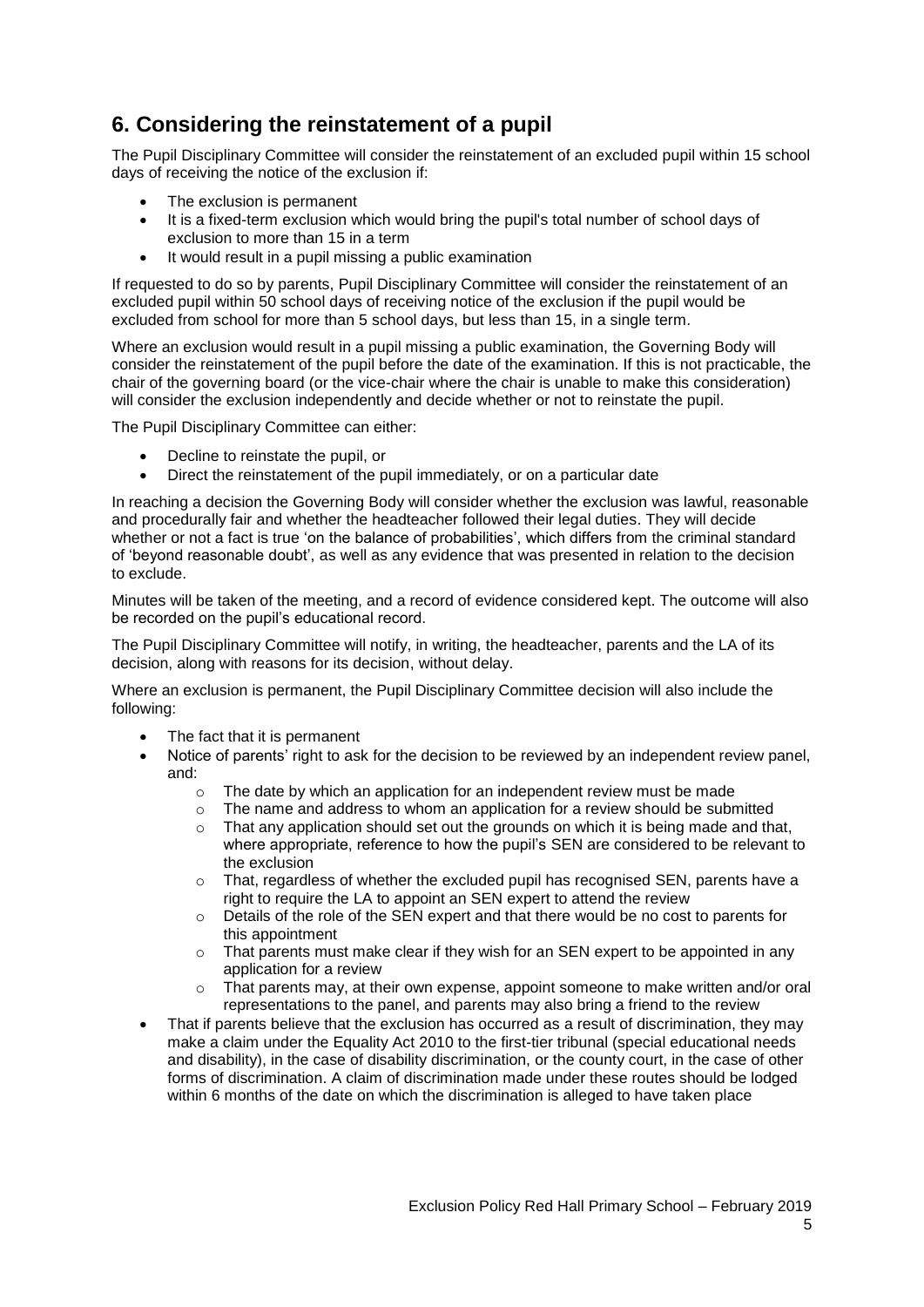## **7. An independent review**

If parents apply for an independent review, the LA will arrange for an independent panel to review the decision of the governing board not to reinstate a permanently excluded pupil.

Applications for an independent review must be made within 15 school days of notice being given to the parents by Pupil Disciplinary Committee of its decision to not reinstate a pupil.

A panel of 3 or 5 members will be constituted with representatives from each of the categories below. Where a 5-member panel is constituted, 2 members will come from the school governors category and 2 members will come from the headteacher category.

- A lay member to chair the panel who has not worked in any school in a paid capacity, disregarding any experience as a school governor or volunteer
- School governors who have served as a governor for at least 12 consecutive months in the last 5 years, provided they have not been teachers or headteachers during this time
- Headteachers or individuals who have been a headteacher within the last 5 years

A person may not serve as a member of a review panel if they:

- Are a member of the LA or governing board of the excluding school
- Are the headteacher of the excluding school, or have held this position in the last 5 years
- Are an employee of the LA, or the governing board, of the excluding school (unless they are employed as a headteacher at another school)
- Have, or at any time have had, any connection with the LA, school, governing board, parents or pupil, or the incident leading to the exclusion, which might reasonably be taken to raise doubts about their impartially
- Have not had the required training within the last 2 years (see appendix 1 for what training must cover)

A clerk will be appointed to the panel.

The independent panel will decide one of the following:

- Uphold the governing board's decision
- Recommend that the governing board reconsiders reinstatement
- Quash the governing board's decision and direct that they reconsider reinstatement (only when the decision is judged to be flawed)

The panel's decision can be decided by a majority vote. In the case of a tied decision, the chair has the casting vote.

### **8. School registers**

A pupil's name will be removed from the school admissions register if:

- 15 school days have passed since the parents were notified of the exclusion panel's decision to not reinstate the pupil and no application has been made for an independent review panel, or
- The parents have stated in writing that they will not be applying for an independent review panel

Where an application for an independent review has been made, the governing board will wait until that review has concluded before removing a pupil's name from the register.

Where alternative provision has been made for an excluded pupil and they attend it, code B (education off-site) or code D (dual registration) will be used on the attendance register.

Where excluded pupils are not attending alternative provision, code E (absent) will be used.

### **9. Returning from a fixed-term exclusion**

Following a fixed-term exclusion, a re-integration meeting will be held involving the pupil, parents, a member of senior staff and other staff, where appropriate.

Exclusion Policy Red Hall Primary School – February 2019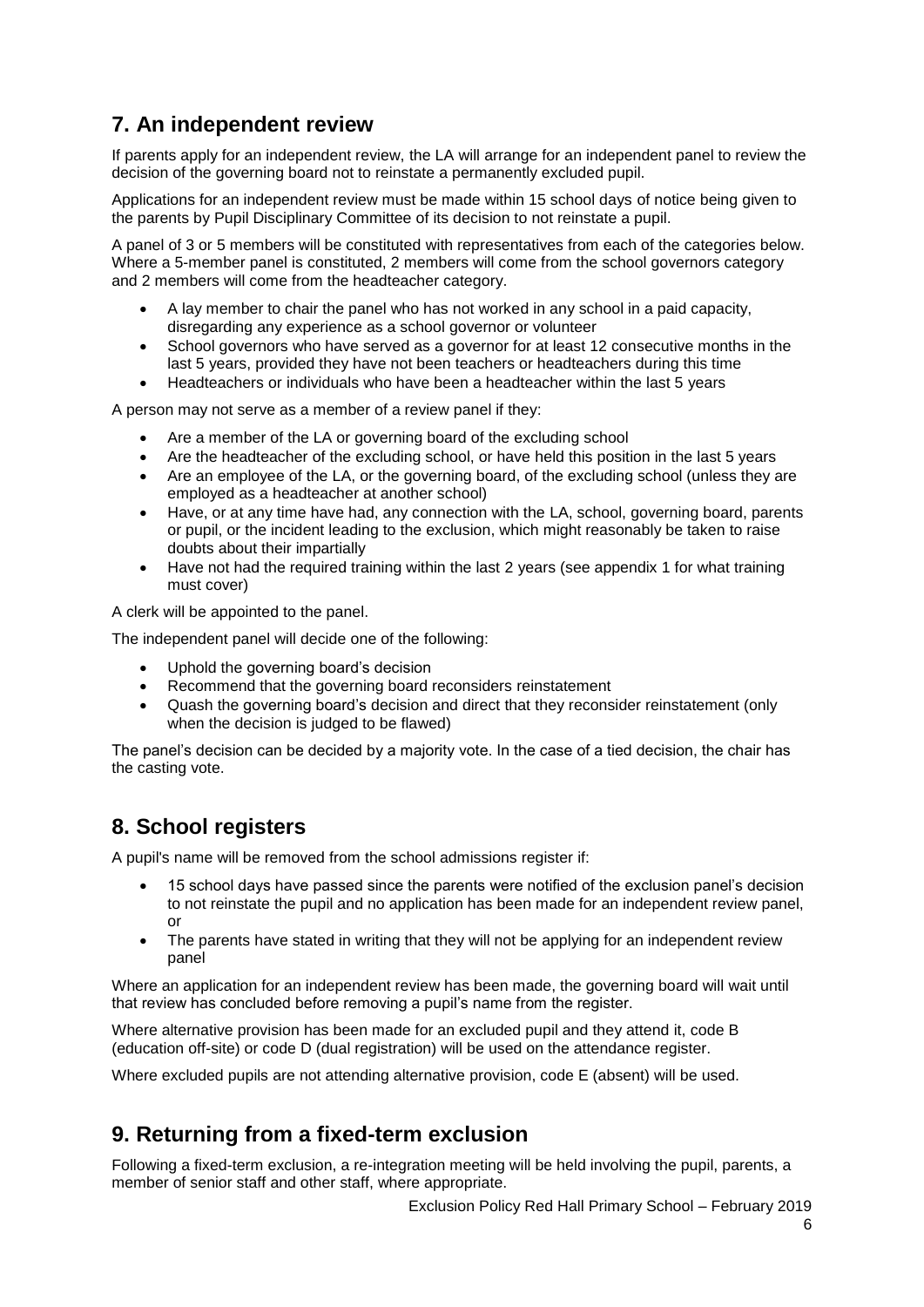The following measures may be implemented when a pupil returns from a fixed-term exclusion:

- *Agreeing a behaviour contract*
- *Individual Behaviour Plan written to support*
- *Putting a pupil 'on report'*
- *Internal isolation*

### **10. Monitoring arrangements**

The Head teacher monitors the number of exclusions every term and reports back to the Governing Body They also liaise with the local authority to ensure suitable full-time education for excluded pupils.

This policy will be reviewed by Governing Body every two years. At every review, the policy will be shared with the governing board.

### **11. Links with other policies**

This exclusions policy is linked to our

- Behaviour policy
- SEN policy and information report